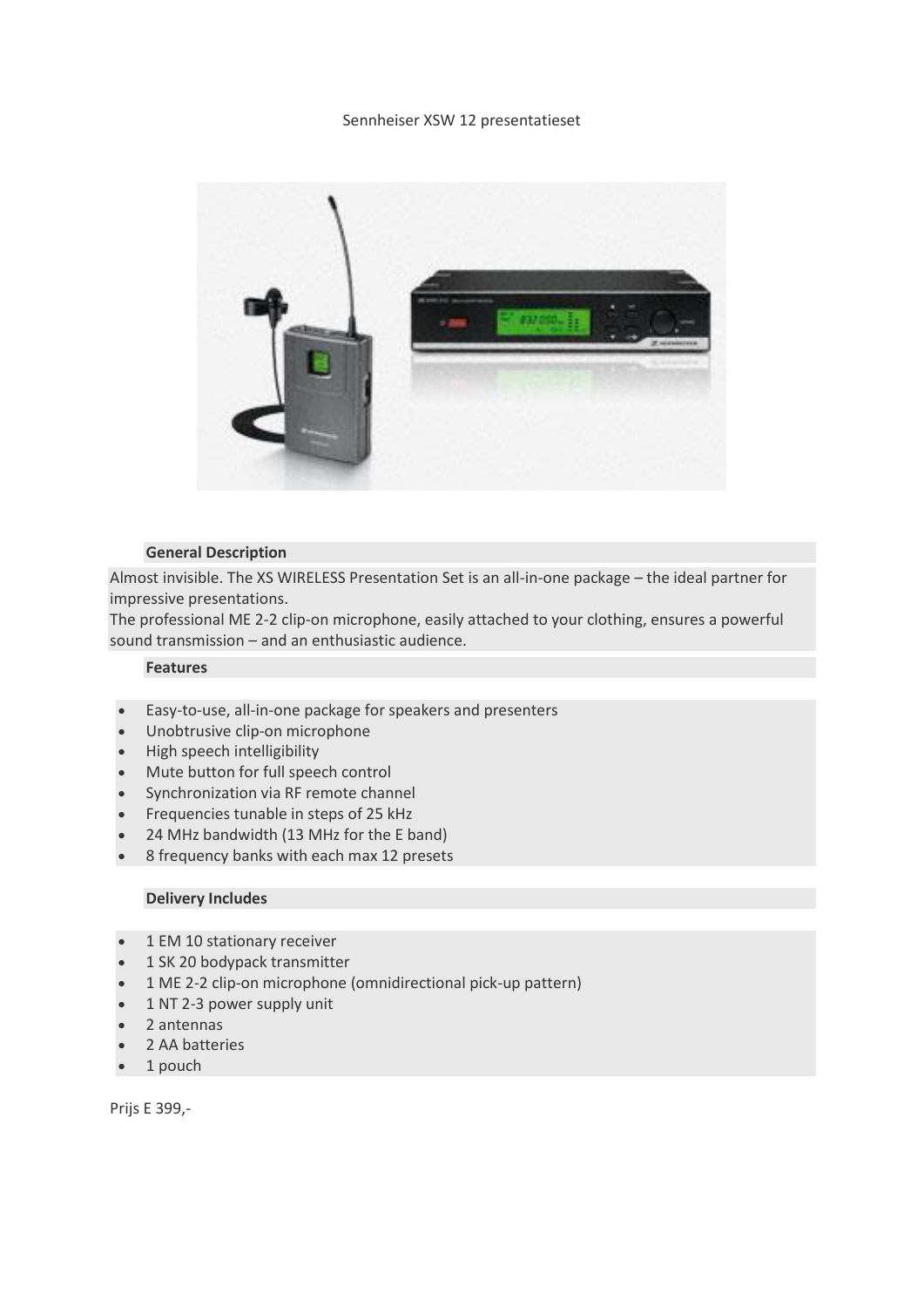# Sennheiser XSW 65 handmicrofoon condensator



# **General Description**

This XS WIRELESS Vocal Set is perfect for singers and speakers. The acoustic consists of a condenser capsule with super-cardioid pattern and offers high feedback rejection.

# **Features**

- Easy-to-use, all-in-one package for singers, speakers and presenters
- Condenser Capsule offers brillant sound
- High feedback rejection
- Mute button for full speech control
- Synchronization via RF remote channel
- Frequencies tunable in steps of 25 kHz
- 24 MHz bandwidth (13 MHz for the E band)
- 8 frequency banks with each max 12 presets

# **Delivery Includes**

- 1 EM 10 stationary receiver
- 1 SKM 65 handheld transmitter (condenser, super-cardioid)
- 1 MZQ 1 microphone clip
- 1 NT 2 power supply unit
- 2 antennas
- 1 pouch
- 2 AA batteries
- Instruction manual

Prijs E 399,-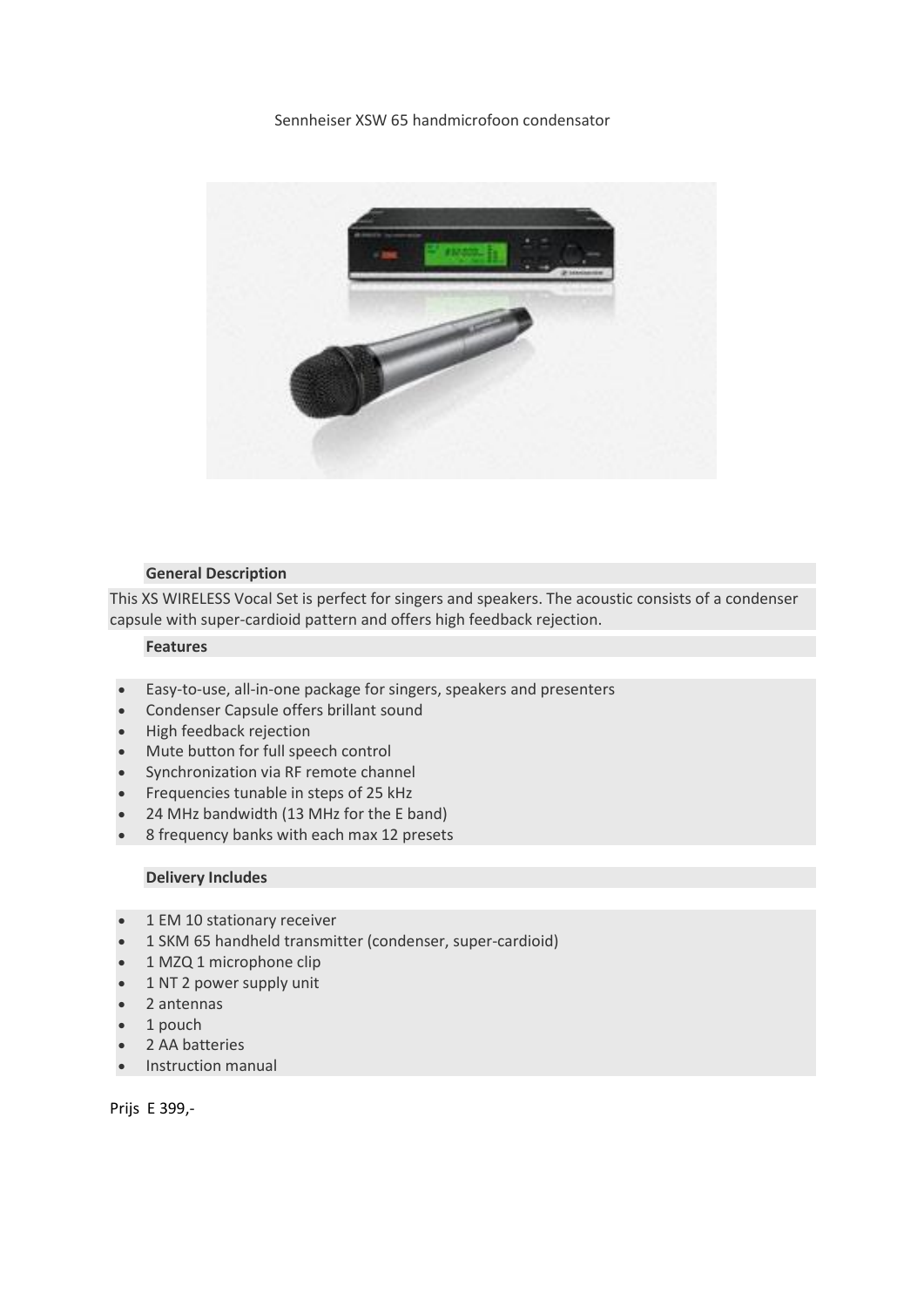### Sennheiser headset XSW 52



#### **General Description**

Lightweight and comfortable. The XS WIRELESS Headmic Set gives you absolute freedom of movement for a vivid and impressive performance. The professional ME 3 headworn microphone provides crystal-clear sound even in noisy surroundings.

# **Features**

- Easy-to-use, all-in-one package for singers, speakers and presenters
- Hands-free operation
- Outstanding sound quality
- Mute button for full speech control
- Synchronization via RF remote channel
- Frequencies tunable in steps of 25 kHz
- 24 MHz bandwidth (13 MHz for the E band)
- 8 frequency banks with each max 12 presets

# **Delivery Includes**

- 1 EM 10 stationary receiver
- 1 SK 20 bodypack transmitter
- 1 ME 3 headworn microphone (cardioid pick-up pattern)
- 1 NT 2-3 power supply unit
- 2 antennas
- 2 AA batteries
- 1 pouch
- Instruction manual

Prijs E 399,-